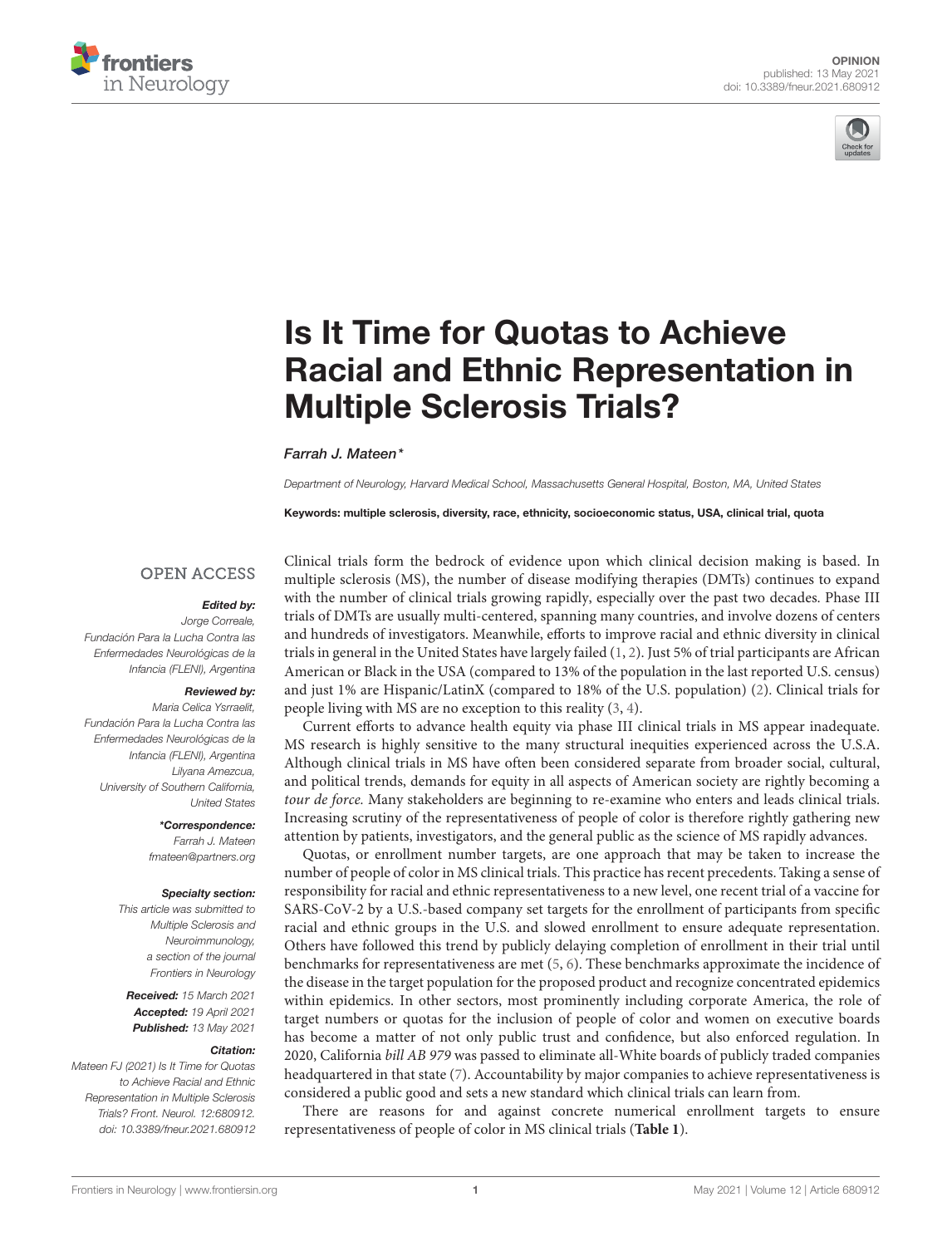| For                                                                                                                                                                                                    | Against                                                                                                                                 |
|--------------------------------------------------------------------------------------------------------------------------------------------------------------------------------------------------------|-----------------------------------------------------------------------------------------------------------------------------------------|
| Reflect the true epidemiology of the disease across races and ethnicities                                                                                                                              | Lack of interest, willingness, trust among people who are targeted for enrollment                                                       |
| Explore differences and include variations in putative disease risk factors                                                                                                                            | Trial does not advance the field enough, generating limited enthusiasm for<br>enrollment                                                |
| Understand any differences in therapeutic response                                                                                                                                                     | The pace of science slows for all people with the disease                                                                               |
| Adequately power subgroup analyses in regards to race and ethnicity, even if<br>through meta-analyses                                                                                                  | Targets reflect minimum standards but not maximal progress on larger issues of<br>health equity                                         |
| Equitably distribute possible benefits to trial participants, including earlier access to<br>improved therapies                                                                                        | Race is a social construct that does not adequately reflect genetic diversity                                                           |
| Recognize that passive efforts to achieve diversity and representativeness in<br>clinical trials have fallen short                                                                                     | Increased costs to performing the trial which may limit the trial in other important<br>aspects, e.g. duration, sample size, biomarkers |
| Avoid post-trial smaller studies focused on ethnic and racial groups after pivotal<br>trials are complete                                                                                              | Ability of participants to access DMTs and health services following trial<br>discontinuation is not quaranteed                         |
| Meet societal expectations for representation in all sectors and aspects of society                                                                                                                    | Negative perceptions by communities of color; efforts may backfire                                                                      |
| Investment in broader aspects of infrastructure and processes during trial<br>performance that ultimately improve health equity for more people with MS,<br>including future patients and participants | Other efforts to improve health equity and diversity may be preferable, even if not<br>yet done                                         |

<span id="page-1-0"></span>TABLE 1 | Summary of arguments For and Against enrollment targets (quotas) to improve racial and ethnic diversity in MS late-phase therapeutic clinical trials.

First among the reasons for enrollment targets, there is evidence that MS may differ in both risk factors and disease severity in certain racial and ethnic groups. People who identify as African American, LatinX, Middle Eastern, and North African are reported to have increased disease activity, more lasting disability, and/or worse clinical outcomes [\(8](#page-3-7)[–13\)](#page-3-8). Other characteristics relevant to MS including early life exposures or vitamin D levels may differ [\(14\)](#page-3-9). The predilection for spinal cord disease with its resultant disability may be higher in African Americans compared to Caucasian Americans [\(9\)](#page-3-10), although this is debated. Response to DMTs in certain groups may or may not differ. Since subgroup analyses are not statistically powerful enough to answer concerns around DMT responsiveness in different racial and ethnic groups, even meta-analysis across phase III clinical trials cannot definitively answer questions on racial and ethnic differences in DMT efficacy in 2020 [\(4\)](#page-3-3). This is in spite of several thousands of MS participants over an entire generation of research. Indeed, some high profile randomized clinical trials in MS do not even report on race and ethnicity in their published manuscripts, likely concealing the low enrollment of people of color in these otherwise pivotal studies.

Second, benefits may occur to participants in clinical trials. Many people with MS in clinical trials have gained earlier access to higher efficacy therapies, often at no cost, and have been rightfully paid to participate, including in extension studies over several years [\(15\)](#page-3-11). Since clinical trials are concentrated in academic, usually urbanized centers, they tend to enroll participants who have access to specialized MS care. These centers, even if located in cities of highly diverse racial representation, may not actually serve the most disadvantaged populations in their outpatient MS clinics. Enrollment of participants from investigators' own clinics is usual and costeffective but is not always the most diversifying strategy. According to the Zip Code Analysis Project in the U.S.A., 80% of U.S. people who identify as minorities live in 20% of the zip codes [\(2\)](#page-3-1). Access to people from these 20% of zip codes vs. clinical trial enrollment sites is yet to be well-analyzed.

Third, passive or even encouraging and energetic efforts to improve racial and ethnic diversity in clinical trials have not led to broad representation to date. Since these efforts are not generally tracked or reported alongside MS trial results, the degree to which concerted efforts have been made across trial planners to optimize representativeness is unclear. Phase III trials for some of the earliest approved MS DMTs, beginning in the early 1990s, had at most 7% enrollment by African Americans with 93–98% of participants reported as white across trials [\(3\)](#page-3-2). The four most recent, newly-approved novel drugs by the U.S. Food and Drug Administration (FDA) are reported by participant characteristics via the Center for Drug Evaluation and Research. In their "Drug Trials Snapshots," the percentages of people who are Black, Hispanic, or Asian are overall low: Zinbryta (1% Black, 3% Hispanic, not reported for Asian, approved in 2016); Ocrevus (4, 0, 11%, 2017); Mayzent (1, 3, 6%, 2019); and Zeposia (1, 0, 1%, 2020) [\(16\)](#page-3-12). After several decades, merely stating interest in under-represented groups in trial enrollment has therefore not progressed to representative trial enrollment. It must also be noted that enrollment in these trials occurs mostly outside of the USA, with no more than 26% of enrolled participants coming from the USA among the three most recently reported FDA approvals for novel MS DMTs [\(16\)](#page-3-12). Since most calls for diversity have come from public funders, such as the U.S. National Institutes of Health, but most phase III trials are now funded through pharmaceutical and private sources, efforts by U.S. government funders alone are insufficient to make the strides needed to fully diversify MS clinical trials research. Although racial and ethnic diversity may be part of a broad interest of trial planners, pressure to include racially and ethnically diverse populations may be much less than other pressures to bring a new drug successfully to market.

Groups that are traditionally called "under-represented" are under-represented in clinical trials for important reasons, including structural racism and socioeconomic disadvantage that may be colinear with race and ethnicity in some situations. To engage those of socioeconomic disadvantage requires often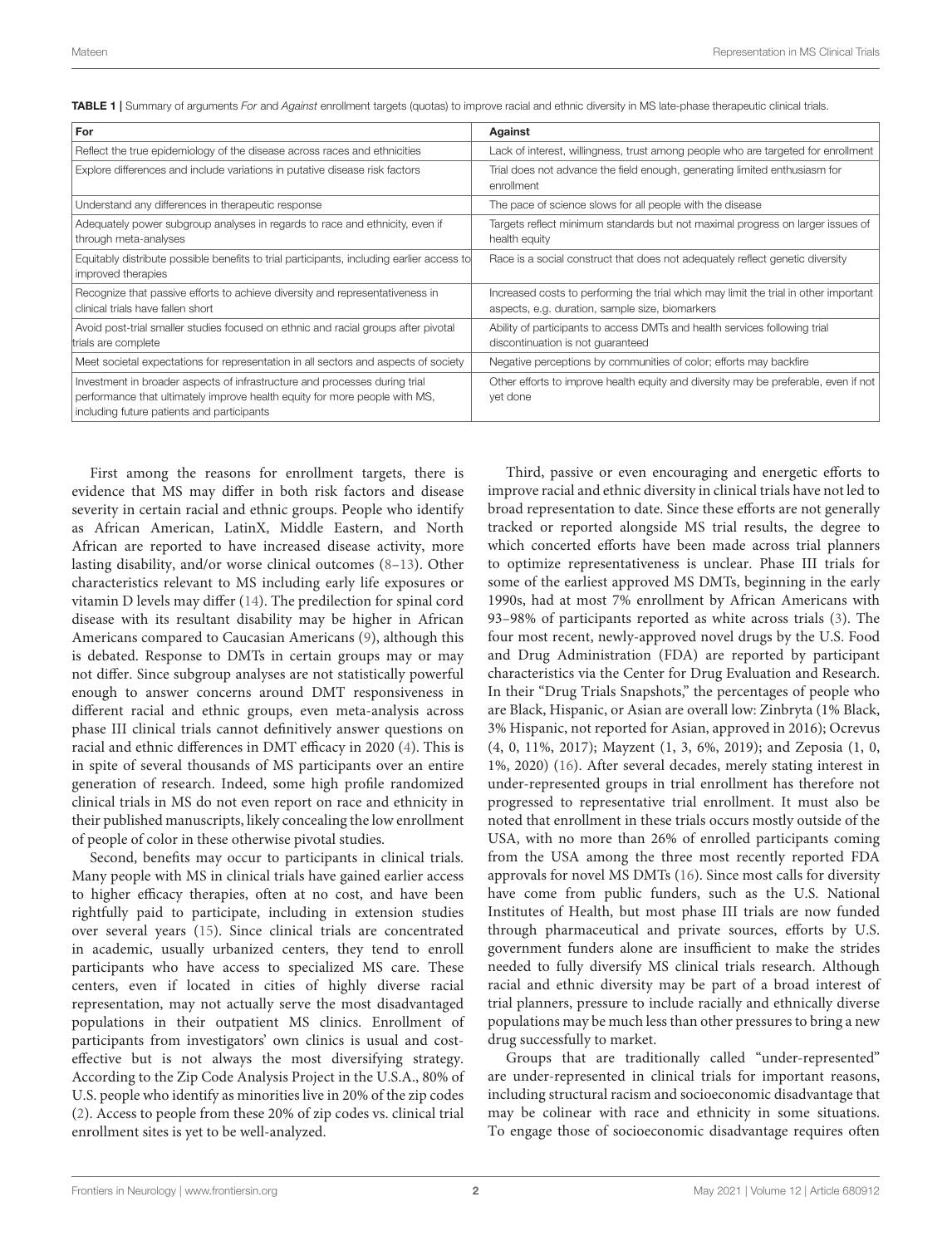increased—although certainly not insurmountable—research costs such as inclusion of additional study sites, increased transportation assistance for participants' visits, coverage of care for dependents during trial participation, and materials that are accessible to people across the so-called digital divide. As just one example, still approximately 20 million Americans lack access to broadband connections in the U.S. [\(17\)](#page-3-13). It is likely that many people of socioeconomic disadvantage and certain groups who experience the digital divide in the USA—such as many U.S. Native Americans (or Indigenous Americans) and Alaskan Natives—are not as actively seeking trials online via clinicaltrials.gov or able to access online information as readily. Other efforts may include translation of recruitment and study documents to multiple other languages to improve access to people with MS across multiple languages.

There may similarly be many reasons not to set targets or quotas for race and ethnicity in MS clinical trials. People of color with MS may have less interest, trust, or willingness to engage in clinical trials in some situations, because the trial appears risky, lacks promise, or does not meet their needs. There are historical examples why this mistrust of trials exists and should be taken seriously [\(18\)](#page-3-14). Since an increasing number of people with MS may be stable on DMTs, and some trials are noninferiority studies of biosimilar products, it is clear that each trial is not created equally, and each trial does not necessarily advance the field to the same degree. An argument could be made that enrollment targets ultimately slow down the pace of science and delay progress in drug development, a situation that potentially helps no one. Targets, according to some leaders in America, do not reflect success in representativeness, but overt failures, since all other more voluntary mechanisms to improve diversity have to date therefore failed. Targets may thus reflect minimum standards but not maximal progress.

Agreement on what a target is overall, including whether that target should reflect the disease epidemiology by race and ethnicity, the U.S. population in general, or a more global metric remains unclear and could become highly controversial. Moreover, enrollment is only one metric of a study's success. Other aspects of trial participation, including study completion metrics may be preferable. Similarly, other disease or demographic factors may be universally more important to predicate a study's enrollment upon in order to answer the primary study question.

Since the epidemiology of MS in the USA is modeled, usually based on medical billing data, the exact numbers of people living with MS who identify with different races and ethnicities are still somewhat unknown. The categorization of race and ethnicity may include people who self-identify with many backgrounds. Categories for race and ethnicity are not agreed upon and differ across reports. Self-report may be required but may dissuade participation of some people with MS in clinical trials that are trying to recruit them. Race is a social construct, a poorly defined marker of genetic diversity, and an imprecise proxy for the relationship between genetics and ancestry [\(19\)](#page-3-15). As an extreme situation, race as a reason to use or not use a specific MS drug would be an unintended consequence of such efforts.

An additional major consideration is cost and whether increased costs to recruit and enroll more difficult to reach participants will still lead to adequate powering of subgroups of interest to answer fundamental biological questions. Continuing access to DMTs after a trial is not a guarantee for participants, particularly for the many years if not decades that the DMT could be used after a trial. If participants' health insurance or public payor coverage fails to continue the DMT they were given during the trial, additional problems could arise for the participant after trial completion. These include both clinical concerns such as "rebound" after immunosuppression changes and socioeconomic concerns such as untenable copay coverage.

Since the primary underlying goal of enrollment targets is to improve health equity, enrollment targets are simply a concrete, if not superficial, way to measure and mandate progress toward a much larger issue. The root factors that led to a lack of diversity and representativeness in MS clinical trials deserve dedicated study since this literature is extremely sparse for people with MS. In other disorders, initiatives have included multi-sector action plans, dedicated patient focus groups, large qualitative studies, and mixed methods designs to understand the true causes of the underlying issues [\(20](#page-3-16)[–22\)](#page-3-17). The perception of communities of color should be specifically considered when deciding whether or not to implement enrollment targets since such major steps are not without potential risks.

Direct efforts to understand non-participation could also challenge false assumptions [\(23\)](#page-3-18), such as lack of interest or knowledge about MS trials among certain racial and ethnic groups. Factors reported in other medical conditions include uncertainty of participants on their safety, inadequate communication on research opportunities and findings, and lack dissemination of information from active trials [\(20\)](#page-3-16). Efforts by trial organizers to build community trust, achieve cultural competence and humility [\(20,](#page-3-16) [21\)](#page-3-19), consider participants' comorbidities, and prevent dropouts should be prioritized [\(22\)](#page-3-17).

Diversity and representativeness are favorable, necessary, and overdue in the field of MS. Realization of representativeness requires decision making. Concrete recommendations to achieve what may seem to be lofty goals include: mandatory reporting of race and ethnicity in all MS clinical trials; an online report card for trials on the issue of racial and ethnic diversity but also the very important drivers of outcomes including social determinants of health; shared commitments among new and established MS DMT manufacturers to improve representativeness of people of color in their pivotal studies rather than post-hoc analyses and add-on trials years afterwards; and improving the diversity and representativeness of the investigators, study staff, and public communicators of the final study findings. Building trust and confidence among all people with MS, present and future, is an important motivation and a potential result of doing better. Translating research into public action and harnessing societal expectations for MS clinical trials is timely and necessary. Enrollment targets have risks but, at least in the short term, are a singularly clear mechanism to remain accountable and attempt to ensure research progress is collective.